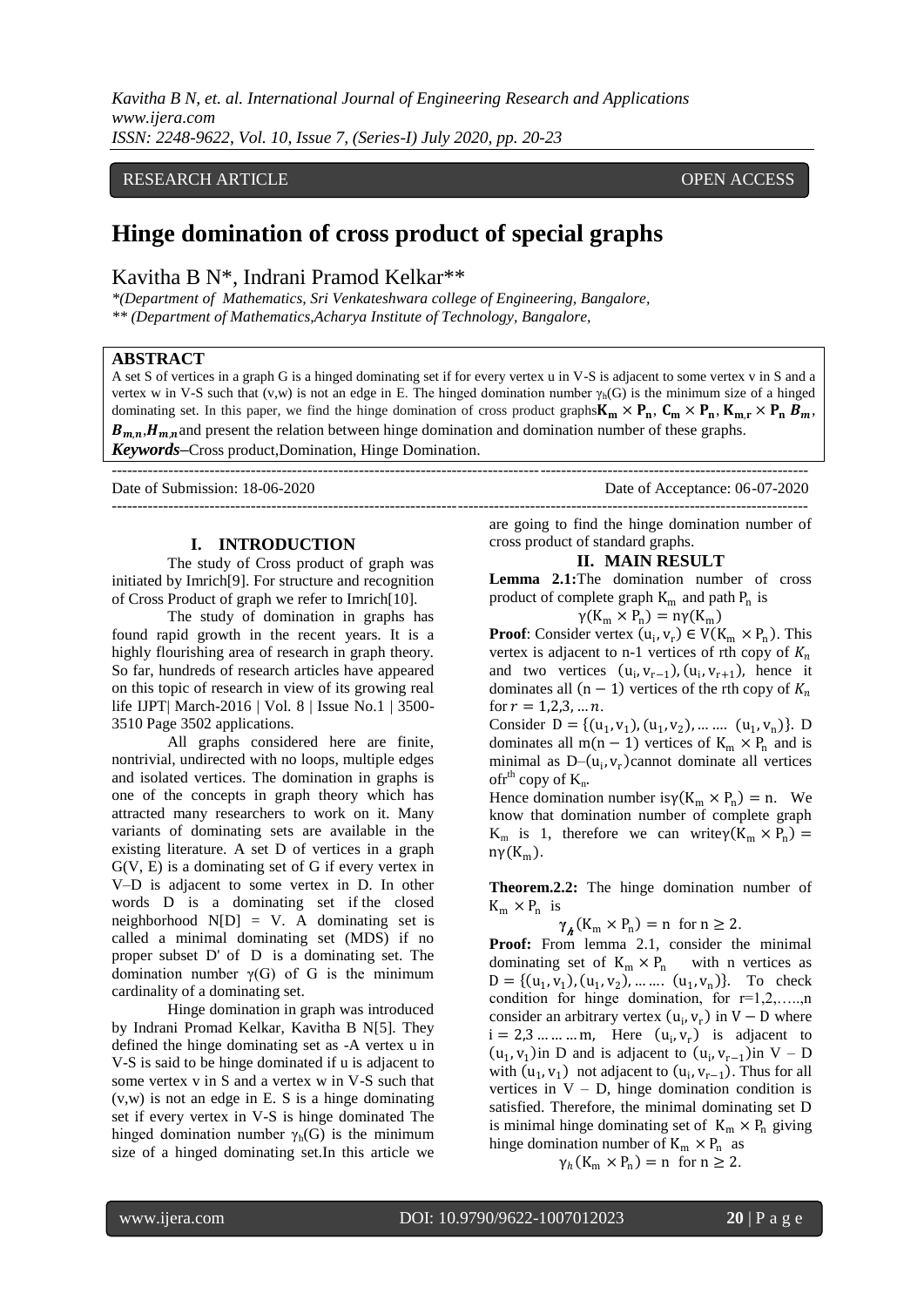

**Fig 1** : Hinge dominating set of  $K_5 \times P_4$ 

**Lemma 2.3:** The domination number of cross product of complete bipartite graph  $K_{m,r}$  and  $P_n$  is  $\gamma(K_{m,r} \times P_n) = n \gamma(K_{m,r})$ 

**Proof:** Consider vertex set  $V(K_{m,r} \times P_n)$ . Based on the concept of domination in complete bipartite graph, where dominating set includes one vertex from the two parts U and V each.

Consider  $D = \{(u_1, w_k), (v_1, w_k),$  for  $k = 1$  to n $\}$ .A vertex  $(u_1, w_k)$  in D is adjacent to and hence dominates

rvertices  $(v_1, w_k)$ ,  $(v_2, w_k)$  ... ... ... ...  $(v_n, w_k)$ .

Similarly, vertex  $(v_1, w_k)$  is adjacent to and hence dominates mvertices  $(u_1, w_k), (u_2, w_k) \dots \dots \dots (u_m, w_k)$  in the kth copy of  $K_{m,r}$ . There for D dominates all the vertices of  $V(K_{m,r} \times P_n)$ .

As no subset of D will Dominate all vertices of V, D is minimal dominating set of  $K_{m,r} \times P_n$ .

∴ Domination number of  $K_{m,r}$  ×  $P_n$  is |D| giving,  $\gamma(K_{m,r} \times P_n) = 2n = n \gamma(K_{m,r})$  **Theorem 2.4 :** The hinge domination number of  $K_{m,r} \times P_n$  is

 $\gamma_h(K_{m,r} \times P_n) = 2n$  for  $n \ge 2$ .

**Proof:** From lemma 2.4.1, consider the minimal dominating set of  $K_{m,r} \times P_n$  with 2n vertices  $asD = \{(u_1, w_k), (v_1, w_k), for k = 1 to n\}$ . To check condition for hinge domination, for  $i > 1$ , consider a vertex  $(u_i, w_k)$  in  $V - D$ . The vertex  $(u_i, w_k)$  is adjacent to  $(v_1, w_k)$  in D and to  $(u_i, w_{k+1})$ in V – D with  $(v_1, w_k)$  not adjacent to  $(u_i, w_{k+1})$ , when  $k = n$  replace  $k+1$  by n -1.

Similarly, for  $j > 1$ , consider a vertex  $(v_j, w_k)$  in V – D. The vertex $(v_j, w_k)$  is adjacent to  $(u_1, w_k)$ in D and to  $(v_j, w_{k+1})$  in V – D with  $(u_1, w_k)$  not adjacent to  $(v_j, w_{k+1})$ , when k = n replace k+1 by n -1.

Thus, for every vertex in  $V - D$ , hinge domination condition is satisfied, hence D is minimal hinge dominating set, giving hinge domination number as

$$
\gamma_h(K_{m,r} \times P_n) = 2n \blacksquare
$$



**Fig 2 :** Hinge dominating set of  $K_{4,3} \times P_4$ 

**Theorem 2.5 :**The hinge domination number of  $C_m \times P_n$  is

 $\gamma_h(C_m \times P_n) = \gamma(C_m \times P_n)$ 

**Proof:**Consider the minimal dominating set D of  $C_m \times P_n$ . Suppose an arbitrary vertex  $(u_i, v_j)$  in V - D is dominated by a vertex  $(u_r, v_s)$  in D, such that

Case i)  $r=i-1$  or  $i+1$  and  $i=s$ , vertex from ith cycle then there exists a neighbor vertex on the ith cycle graph,  $(u_k, v_j)$  where k=i+1 or i-1 such that  $(u_r, v_s)$  is not adjacent to  $(u_k, v_j)$  being three consecutive vertices of jth cycle copy.

Case ii) Other choice is that  $i=r$  and  $s=j-1$  or  $s=j+1$ then the vertex  $(u_k, v_j)$  where k=i+1 or i-1 such that  $(u_r, v_s)$  is not adjacent to  $(u_k, v_j)$ .

Hence from both the cases above we get that the hinge domination condition is satisfied by every vertex in  $V - D$ . Therefore, the minimal dominating set is a minimal hinge dominating set, giving hinge domination number as,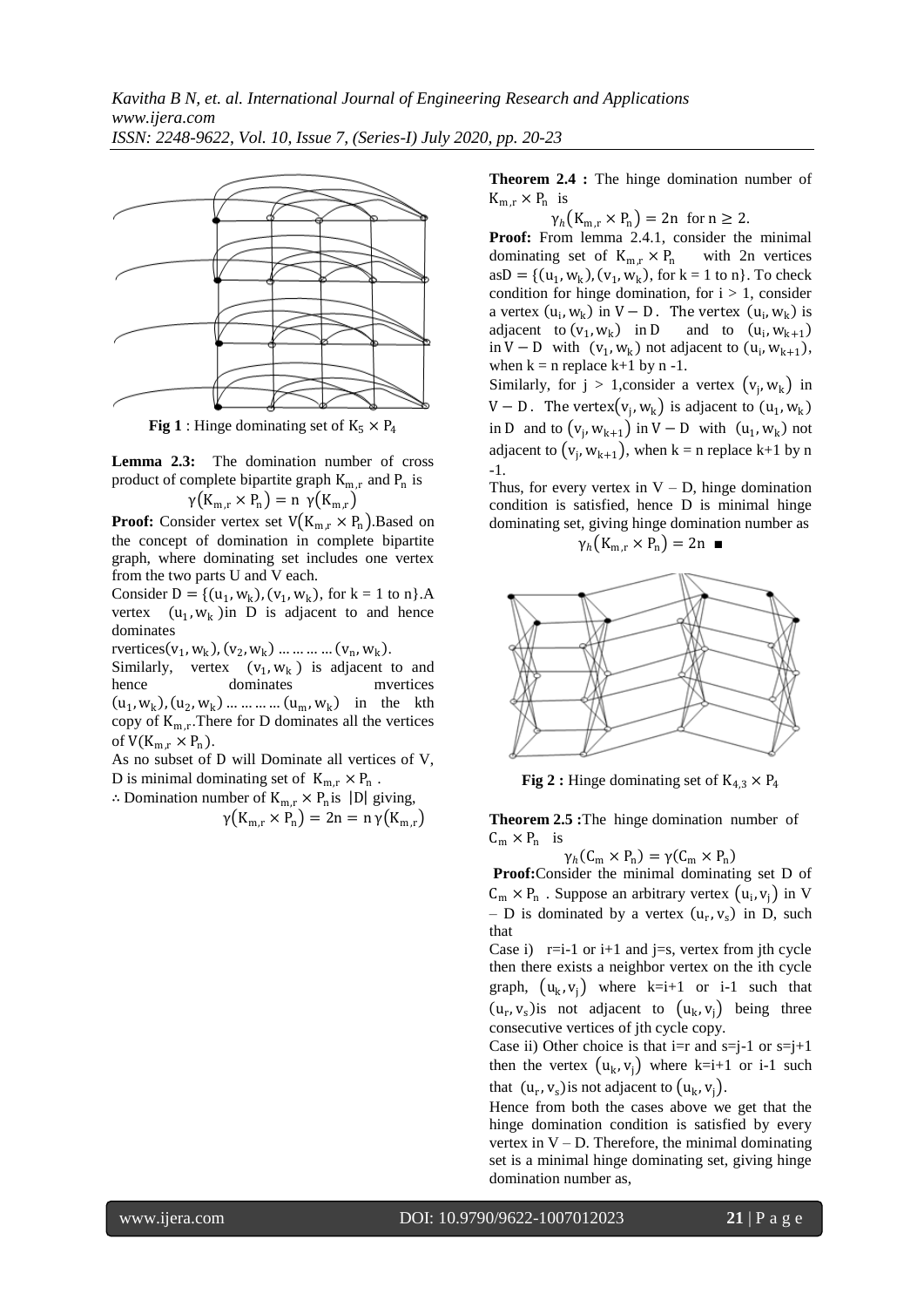

**Fig 3** : Hinge dominating set of  $C_7 \times P_6$ 

**Theorem 2.6**: Hinge domination number of book graph is

$$
\gamma_h(B_m)=2
$$

**Proof:** From[14] the domination number of book graph is n,  $D = \{(v, w_1), (v, w_2)\}\$ is the minimal dominating set of  $B_m$ . For D to behinge domination set, we need if for every vertex  $u \in V - D$  is adjacent to some vertex  $v \in D$  and a vertex  $w \in V -$ D such that  $(v, w)$  is not an edge in E. ConsiderV –  $D = \{ (u_i, w_1), (u_i, w_2), i = 1, 2, 3 \dots \dots \dots \dots m \}.$ 

Avertex( $u_i$ ,  $w_1$ )in V – D, for some i=1,2, ...m is adjacent tothe vertex  $(v, w_1)$  in D and also to vertex  $(u_i, w_2)$  in  $(V - D)$ such that  $(v, w_1)$  is not adjacent to  $(u_i, w_2)$ . Similarlyvertex $(u_i, w_2)$  is adjacent to  $(v, w_2)$  in D and  $(u_i, w_1)$  in V – D such that  $(v, w_2)$  is not adjacent to  $(u_i, w_2)$ . As this is true for all values  $i = 1, 2, \ldots$  m, it is true for all vertices in  $V - D$ . This clearly shows that D satisfies the hinge domination condition. Therefore, D is a minimal hinge dominating set of  $B_m$  giving the domination number of book graph  $\mathrm{as}\, \gamma_h(B_m) = 2 \blacksquare$ 



Fig 4: Hinge dominating set of B<sub>6</sub> **Theorem 2.7:**Hinge domination number of stacked book graph is  $B_{m,n}$  is

 $\gamma_h (B_{m,n}) = n$  for  $m \geq 3$  and  $n \geq 2$ 

**Proof:**From[14] the domination number of stacked book is n, the minimal dominating set of stacked book graph is  $D=V_c = \{(v, w_k)$  for  $k =$  $1,2,3,\ldots,n$ . To check if D is hinge dominating set, we need to check if for every vertex  $u \in V - D$  is adjacent to some vertex  $v \in D$  and a vertex  $w \in V -$ D such that  $(v, w)$  is not an edge in  $E(B_{m,n})$ .

Consider

$$
V - D = V_0 =
$$

 $\{(u_i, w_1), (u_i, w_2), \dots \dots \dots \dots \dots \dots (u_i, w_n) for i =$ 1,2,3,…….

A vertex in V-D say  $(u_i, w_k)$  is adjacent to  $(v, w_k)$ in D and  $(u_i, w_{k+1})$  in  $V - D$  such that  $(v, w_k)$  is not adjacent to  $(u_i, w_{k+1})$  for k=1, 2, 3..........n-1.

For  $k = n$ , we get  $(u_i, w_n)$  is adjacent to  $(v, w_n)$  in D and  $(u_i, w_{n-1})$  in  $V - D$  such that  $(v, w_n)$  is not adjacent to  $(u_i, w_{n-1})$ .

So hinge domination condition is satisfied for all vertices in  $V - D$ , so D is hinge dominating set of minimum cardinality in  $B_{m,n}$  giving hinge domination number as



**Fig 5** : Hinge dominating set of  $B_{74}$ 

**Theorem2.8**: Hinge domination number of hanging cycle graph  $H_{m,n}$  is

 $\gamma_h(H_{m,n}) = n$  For  $m \geq 3$  and  $n \geq 2$ **Proof:** The domination number of graph  $H_{m,n}$  is  $\gamma(H_{m,n}) = n$  with dominating set  $V_C =$  $\{(v, w_k)\}$ for  $k = 1, 2, 3, \dots \dots \dots n$ . For  $V_C$  to be a hinge dominating set, we require, if for every vertex  $u \in V - D$  is adjacent to some vertex  $v \in D$ and a vertex  $w \in V - D$  such that  $(v, w)$  is not an edge in E. Consider

 $V - D = V_0 \begin{cases} (u_i, w_1), (u_i, w_2) \dots \dots (u_i, w_k) \\ \text{for } i = 1, 2, 3 \end{cases}$ for  $i = 1,2,3,......$   $m$   $\left\{ \begin{array}{l} (u_1, w_k) \\ (w_k, w_k) \end{array} \right\}$ For  $k = 1, 2, 3, ... n - 1$ ,  $(u_i, w_k)$  is adjacent to  $(v, w_k)$  in D and  $(u_i, w_{k+1})$  in  $V - D$  such that  $(v, w_k)$  is not adjacent to  $(u_i, w_{k+1})$ .